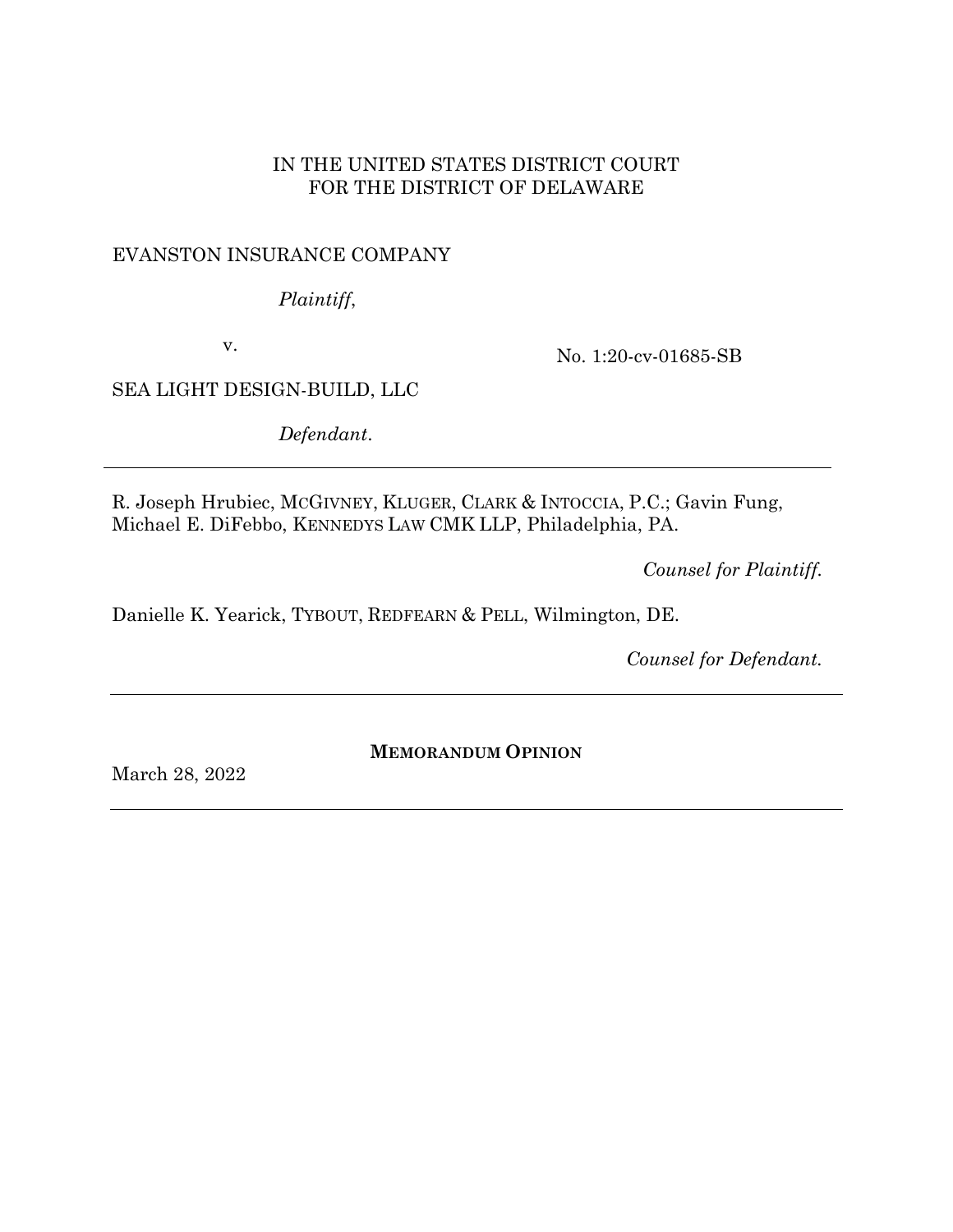BIBAS, *Circuit Judge*, sitting by designation.

Insurance can be complex. Sometimes neither the insurer nor the insured knows whether a policy covers a claim. To settle the question, they can seek a declaratory judgment.

That is what happened here. A contractor was sued for tort in state court. It thinks that any liability there should be covered by its insurance policy. Yet its insurance company disagrees. To settle the matter, the insurer brought this declaratory judgment action.

Now the insured moves to stay or dismiss this case. This declaratory action is a state problem best left to state court, it says, so this federal court should abstain from deciding it.

I need not abstain. The parties ask whether an insurer has a duty to defend its insured in a state-court case. A federal court can decide that question so I will answer it. But I cannot answer whether that insurer must also cover damages not yet awarded in state court. Because that duty-to-indemnify claim is unripe, I dismiss it without prejudice.

### **I. BACKGROUND**

Sea Light is a general contractor. It was sued by one of its workers who got hurt on the job. D.I. 1-1; *Aparicio-Munoz v. Sea Light Design-Build LLC*, No. N2OC-07- 170 (Del. Sup. Ct.).

At the time, Evanston Insurance Company promised to defend Sea Light in "bodily injury" lawsuits. D.I. 27 ¶19. But Evanston could escape its duty to defend (and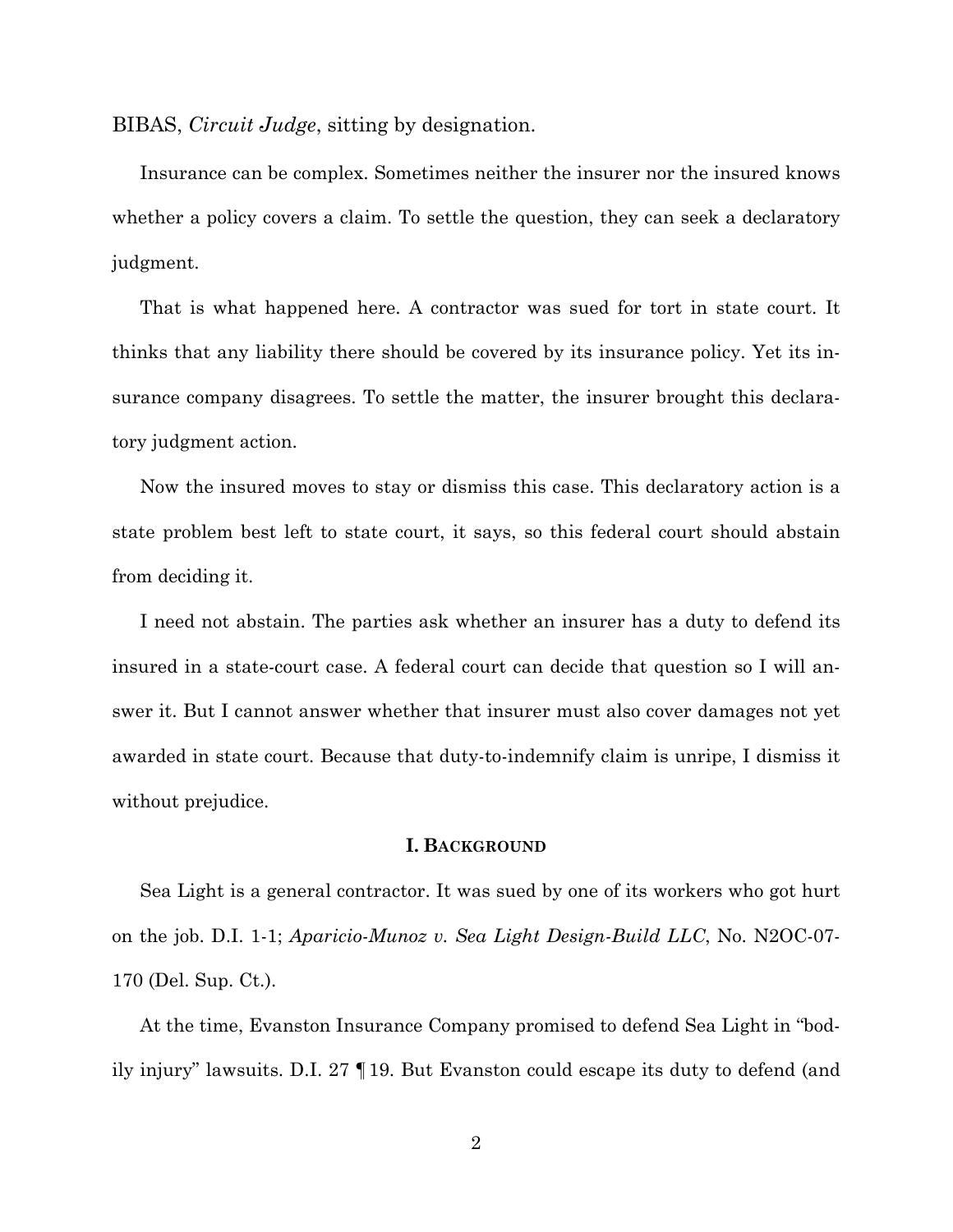any liability from the lawsuit) if any of the policy's exceptions applied. D.I. 27 ¶25.

Evanston thought that one did. So it sued, asking this Court to declare that it has no (1) duty to defend Sea Light or (2) duty to indemnify it for any damages. *Id.*  $\P$ 42(A)–(B). Those duties are distinct under Delaware law, so I consider them separately. *Charles E. Brohawn & Bros., Inc. v. Emps. Com. Union Ins. Co.*, 409 A.2d 1055, 1058 (Del. 1979); *accord Evanston Ins. Co. v. Layne Thomas Builders, Inc.*, 635 F. Supp. 2d 348, 352 (D. Del. 2009).

Sea Light parries that I must wait before deciding whether Evanston must indemnify it. D.I. 28, at 9. It also argues that I should abstain from deciding whether Evanston owes it a duty to defend. D.I. 49, at 4. Assuming I decide otherwise, Sea Light says that Evanston *must* indemnify and defend it. D.I. 28, at 15.

Evanston is half right. I cannot decide yet whether Sea Light must indemnify. But I will exercise federal jurisdiction over the duty-to-defend claim.

#### **III. I DISMISS THE DUTY-TO-INDEMNIFY CLAIM AS UNRIPE**

Sea Light argues that it is too early for me to decide whether Evanston has a contractual duty to indemnify it. I agree, so I dismiss as unripe the parties' dueling declaratory-judgment claims over indemnity.

Federal courts cannot decide actions "in which there is no 'case. The 'controversy.'" *Step-Saver Data Sys., Inc. v. Wyse Tech.*, 912 F.2d 643, 647 (3d Cir. 1990) (quoting U.S. Const. art. III)). Put differently, a case must be ripe: "there [must be] a legitimate dispute between the parties." *Id.*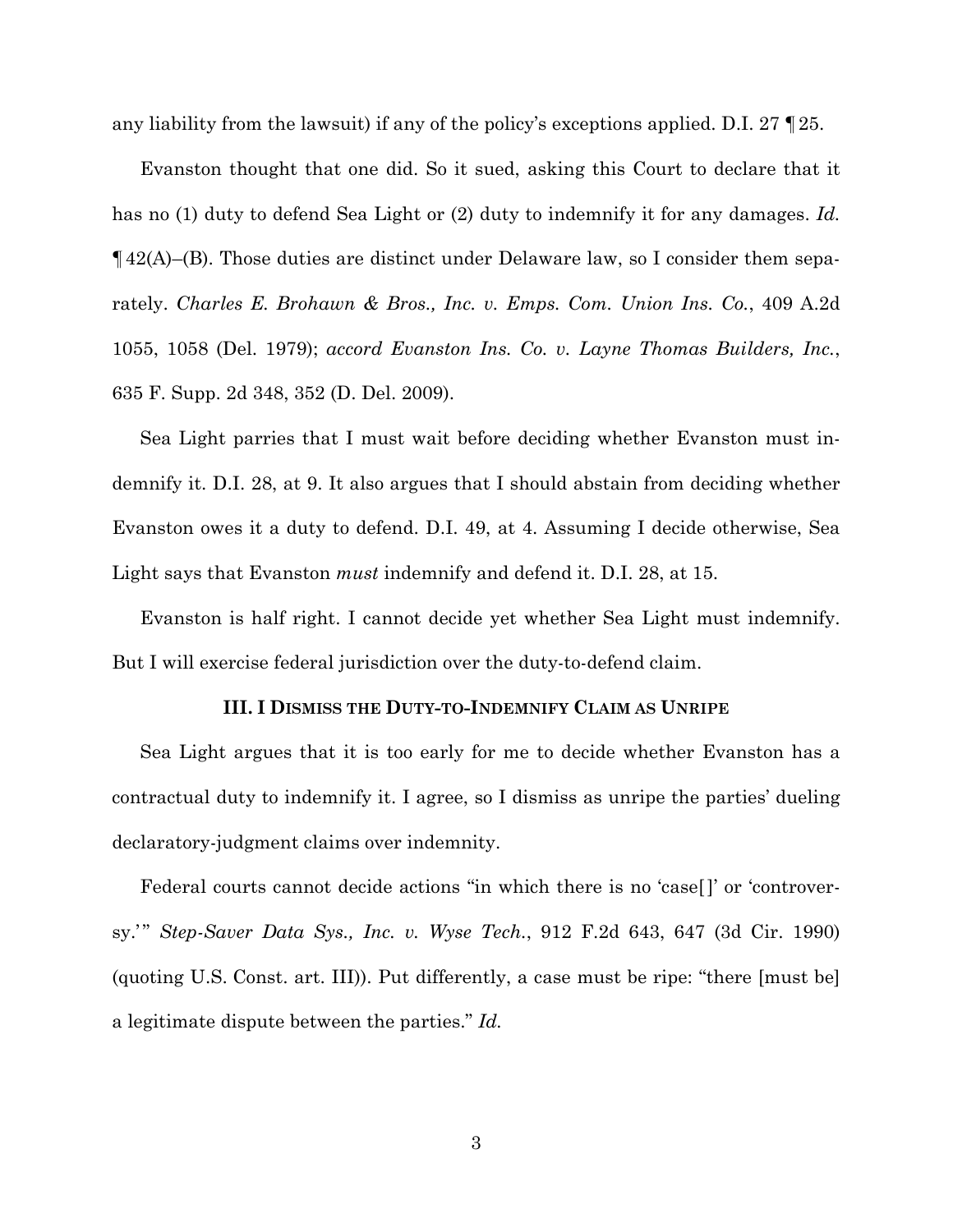To show that its indemnity claim is ripe, Evanston must show that:

- the parties' interests are adverse;
- a judgment would answer their question conclusively; and
- relief would give them "practical help[] or utility."

*Id.* But Evanston cannot check these boxes.

### **A. The parties are not yet adverse enough**

Adversity means that "actual harm will result if the declaratory judgment is not granted." *Layne Thomas Builders*, 635 F. Supp. 2d at 353 (citing *Step-Saver*, 912 F.2d at 647–48). But here, the absence of relief does not mean harm is inevitable.

For one, the state action is incomplete. If Sea Light is not liable to the worker, then Evanston will owe nothing. *See Layne Thomas Builders*, 635 F. Supp. 2d at 353 (finding inadequate adversity on similar facts); *accord Hartford Fire Ins. Co. v. Interdigital Commc'ns Corp.*, 464 F. Supp. 2d 375, 380 (D. Del. 2006) (same). Even if Sea Light is liable, Evanston can try again with its indemnity claim.

On the contrary, harm may result if I *grant* a declaratory judgment. Evanston still represents Sea Light in the action below and may need to keep doing so even if it does not have an indemnity duty. *See Charles E. Brohawn & Bros., Inc.*, 409 A.2d at 1058 (noting that the duty to defend is broader than the duty to indemnify). Letting Evanston pursue its indemnity claim here may "create a conflict between [its] duty to defend and its interest in avoiding coverage." *See Am. State Ins. Co. v. Component Techs., Inc.*, 420 F. Supp. 2d 373, 375 (M.D. Pa. 2005) (dismissing as unripe an indemnity-duty claim before underlying tort action finished). Indeed, discovery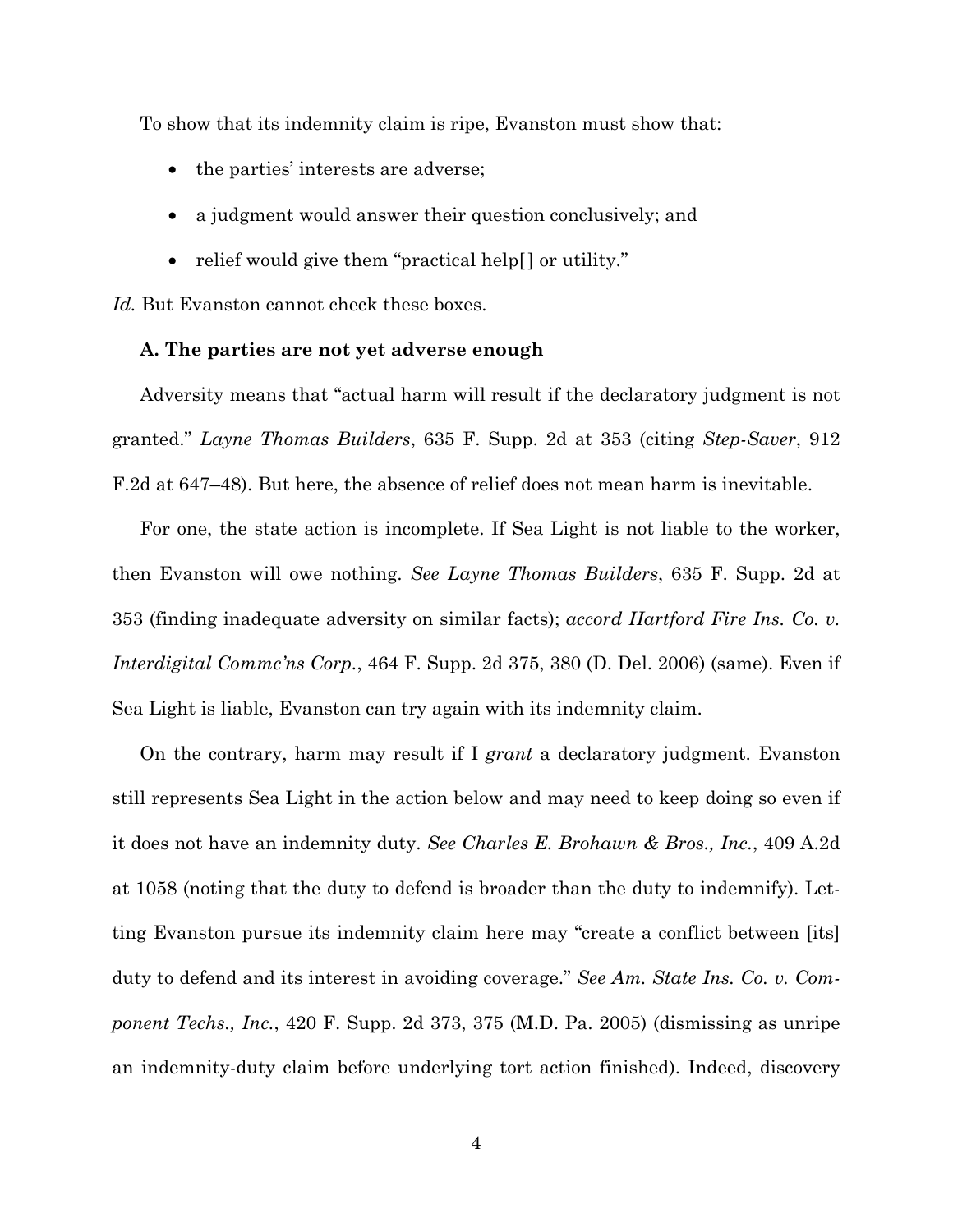here has already threatened such problems. For instance, Sea Light's Evanstonsponsored counsel objected to deposition requests from Evanston's counsel in this federal action *because* the requests were "detrimental to the underlying [state] case." D.I. 47-8, at 6.

#### **B. A judgment would not be final or helpful**

The second and third boxes also remain unchecked. A judgment would not necessarily "be sufficiently conclusive" nor give practical guidance to the parties about Evanston's duty to indemnify. *Step-Saver*, 912 F.2d at 648.

Suppose, for instance, that I rule that Evanston must indemnify Sea Light if Sea Light loses in state court. Suppose further that Sea Light wins. My ruling will have zero bearing on what Evanston owes Sea Light. *See Sphere Drake, P.L.C. v. 101 Variety, Inc.*, 35 F. Supp. 2d 421, 430–31 (E.D. Pa. 1999). So that ruling would not have concluded Evanston and Sea Light's dispute. *See Hartford Fire*, 464 F. Supp. 2d at 381 (finding the second and third *Step-Saver* factors not met on similar facts); *accord Republic Servs. of Pa., LLC v. Caribbean Operators, LLC*, 301 F. Supp. 3d 468, 473–74 (E.D. Pa. 2018) (same).

Plus, granting declaratory judgment here would be impractical because it could lead to inconsistent results. *Hartford Fire*, 464 F. Supp. 2d at 381. Imagine that I rule that Evanston must indemnify Sea Light. But after, the worker in the state suit unearths a fact that would save Evanston. The parties might sue each other to see which holding should stand. So a premature entry might end up encouraging more litigation, not ending it. *Id.*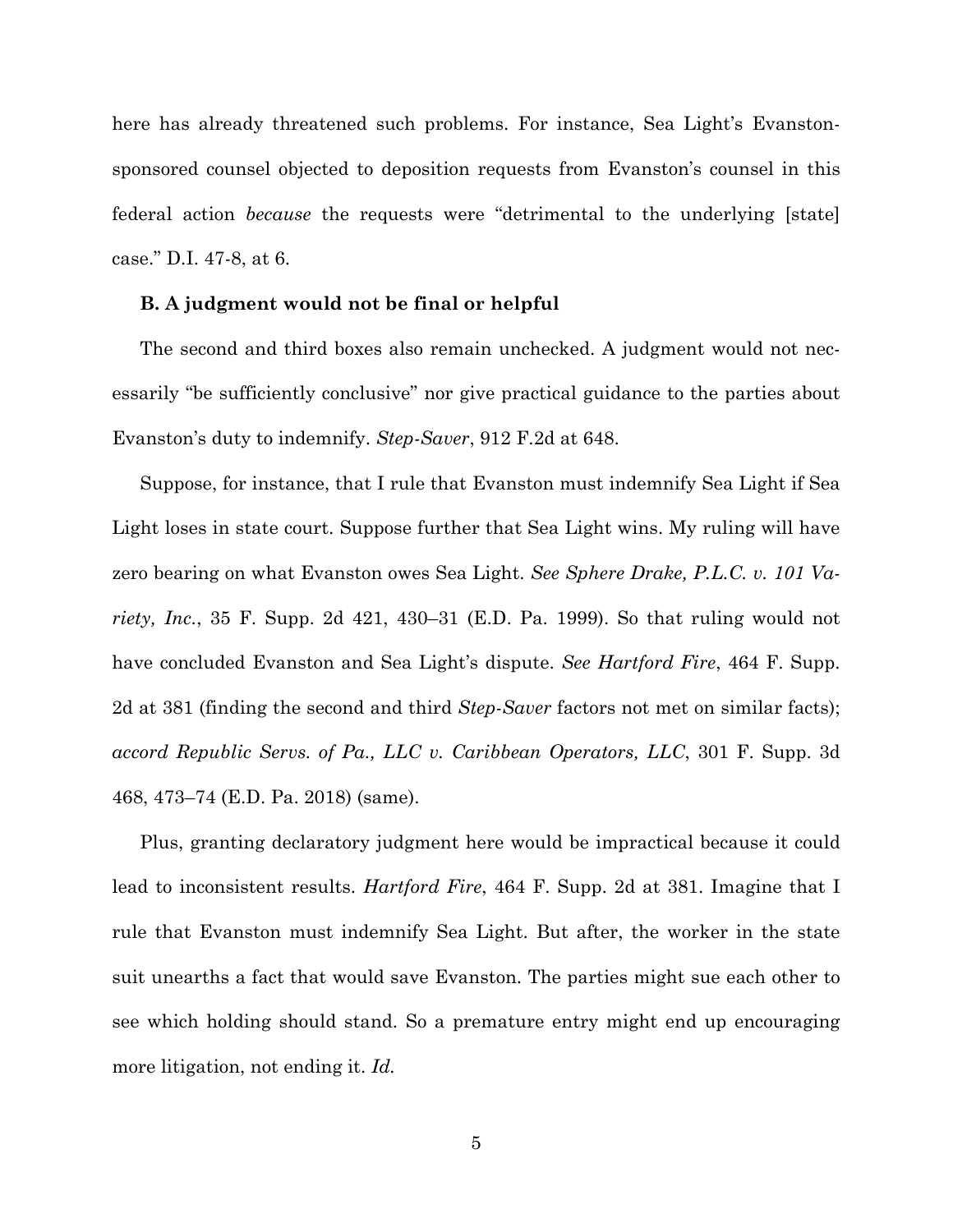Yet Evanston may have another shot. The state action is scheduled for trial in November 2022. *See* Docket Rep., *Aparicio-Munoz v. Sea Light Design-Build, LLC*, N2OC-07-170 (Del. Sup. Ct.). If Sea Light is liable there, Evanston may decide to add this claim back in. So I dismiss its duty-to-indemnify claim without prejudice.

#### **II. I WILL DECIDE THE DUTY-TO-DEFEND CLAIM**

Ordinarily, federal courts have a "virtually unflagging obligation … to exercise the jurisdiction given them." *Colo. River Water Conservation Dist. v. United States*, 424 U.S. 800, 817 (1976). But cases under the Declaratory Judgment Act are different.

The Act says that "any court of the United States … *may* declare the rights of [a party] … whether or not further relief is or could be sought." 28 U.S.C. §2201(a) (emphasis added). So "[t]he Supreme Court has long held that the [Act] … 'confer[s] … unique and substantial discretion' upon district courts to decide whether to exercise jurisdiction in declaratory judgment actions." *DiAnoia's Eatery, LLC v. Motorists Mut. Ins. Co.*, 10 F.4th 192, 196 (3d Cir. 2021) (quoting *Wilton v. Seven Falls Co.*, 515 U.S. 277, 286–87 (1995)). Thus, I may abstain from hearing an action under the Act.

But my discretion "is not absolute." *Id.* The Supreme Court has set forth a long list of factors that guide whether a federal judge *should* sidestep a declaratory judgment action. *See Brillhart v. Excess Ins. Co. of Am.*, 316 U.S. 491, 495 (1942); *DiAnoia's Eatery*, 10 F. 4th at 196–97 (describing modern test).

Here, because Sea Light flagged "the propriety" of federal jurisdiction, I must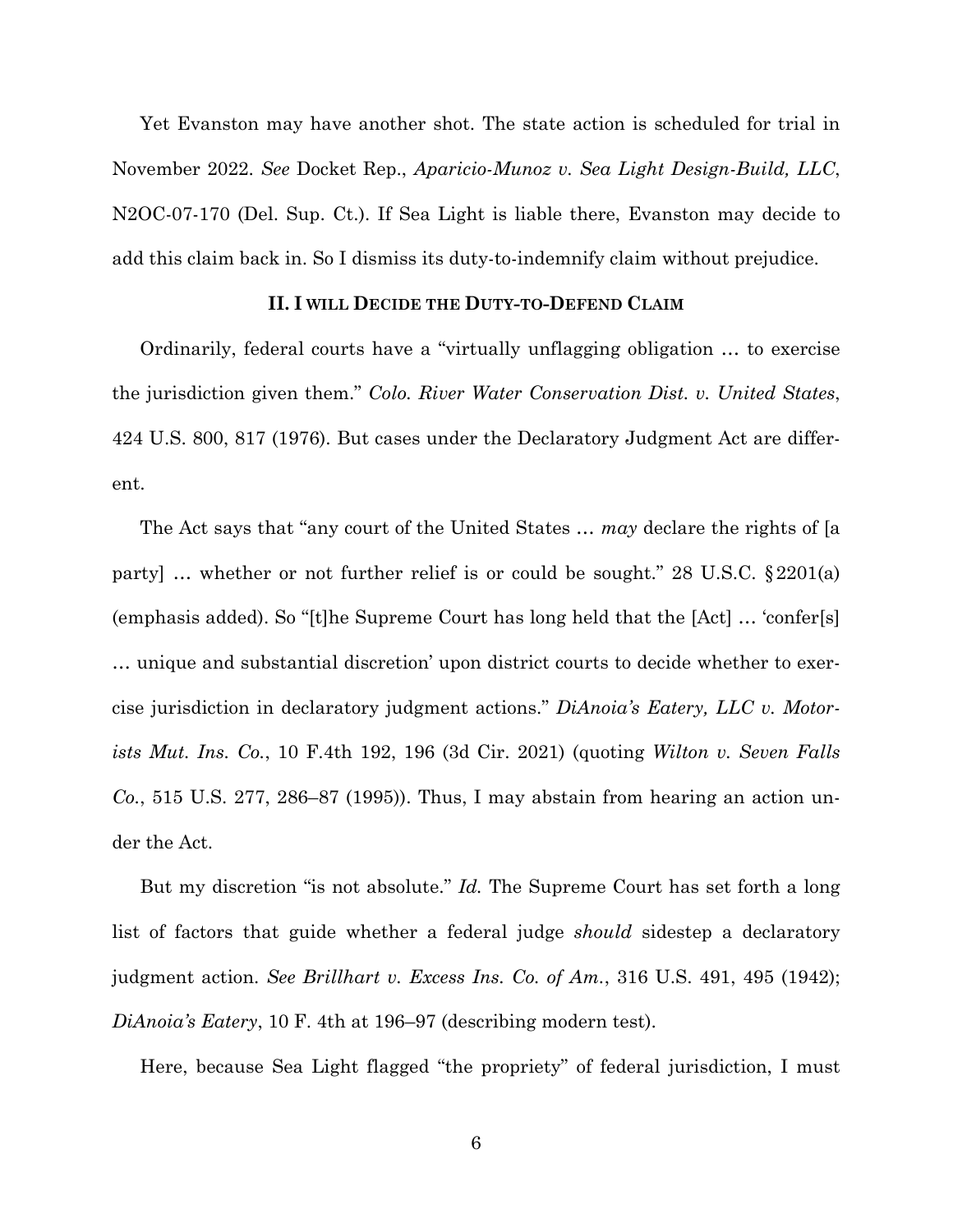"meaningfully consider" these factors, decide whether to abstain, and make "a record [of my analysis] sufficient" for appellate review. *Reifer v. Westport Ins. Corp.*, 751 F.3d 129, 146 n.22 (3d Cir. 2014); D.I. 52, at 3. Because I dismiss the indemnity claim, I consider only the duty to defend.

#### **A. The absence of a parallel state action favors federal jurisdiction**

I first look at whether there is a "pending parallel state proceeding." *DiAnoia's Eatery*, 10 F.4th at 196. This is the most important factor. The existence of a parallel action "militates significantly" in favor of abstaining jurisdiction; the absence of one cuts the other way with equal force. *Id.* (internal quotation marks omitted).

Here, there is no parallel state action. The underlying tort action does not count because it has different parties and different claims. *Kelly v. Maxum Specialty Ins. Grp.*, 868 F.3d 274, 284, 287 (3d Cir. 2017).

That absence puts a heavy thumb on the scale for federal jurisdiction, but it is not dispositive. *Id.* at 282. I must now "be rigorous in ensuring" that this factor is not outweighed by the others. *DiAnoia's Eatery*, 10 F.4th at 197 (internal quotation marks omitted).

#### **B. The absence of a parallel action is not outweighed by other factors**

Next, I turn to the eight factors outlined in *Reifer v. Westport Insurance Corp.* 751 F.3d at 134–35. Here, three favor federal jurisdiction, four are neutral, and only one favors abstention.

*1.* Reifer *factors 1, 2, and 3 favor federal jurisdiction. Reifer* first asks whether a federal judgment "will resolve the uncertainty of obligation [that] gave rise to the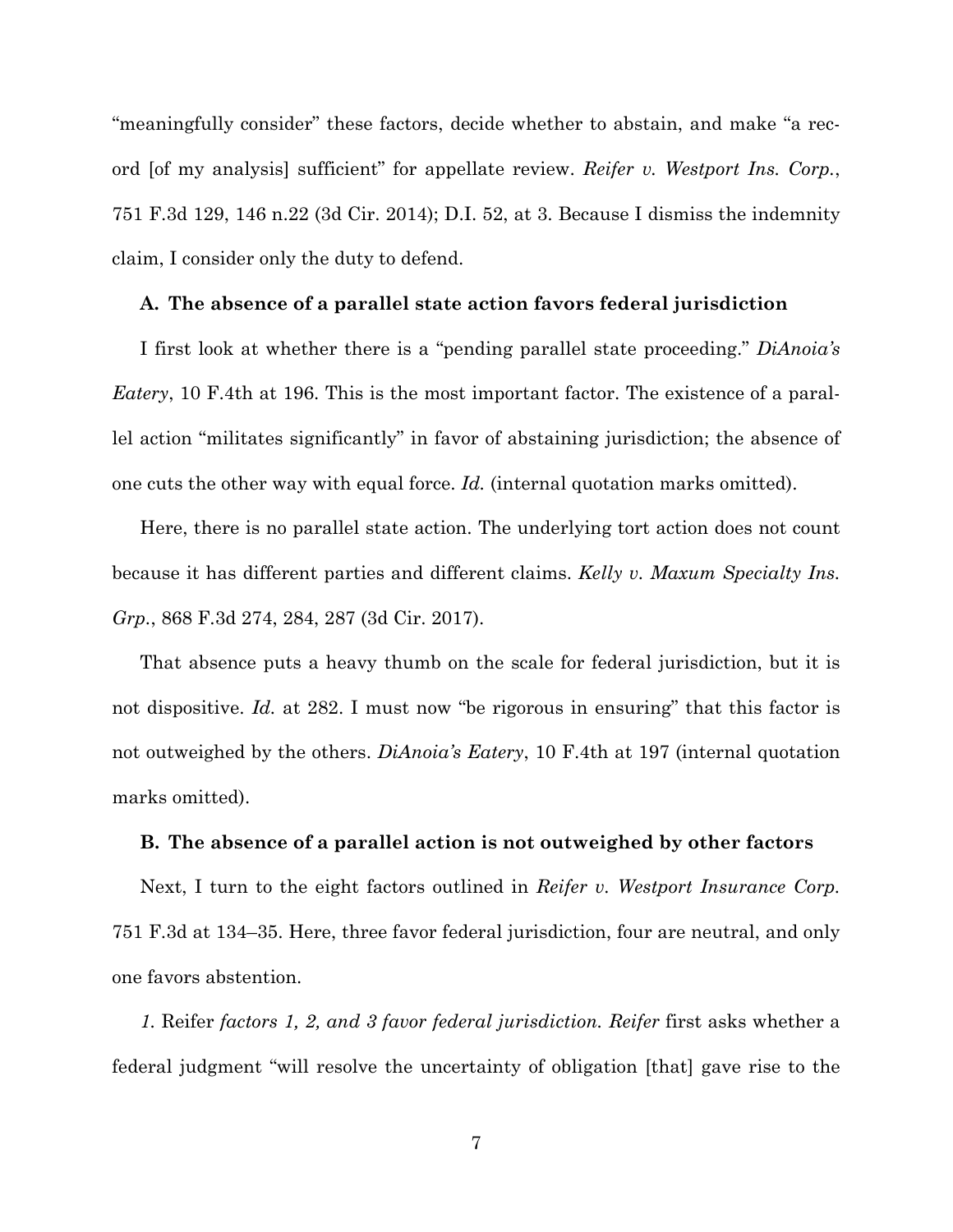controversy." *Id.* at 146. Here, the answer is yes, suggesting that I should hear this case.

To decide whether Evanston has a duty to defend, I must interpret the insurance policy based on the state-complaint allegations. *See Am. Ins. Grp. v. Risk Enter. Mgmt., Ltd.*, 761 A.2d 826, 829 (Del. 2000). I can do that without encroaching on the state tort action. *See DiAnoia's Eatery*, 10 F.4th at 205–6.

Second, I look to whether coming to federal court would inconvenience the parties. *Reifer*, 751 F.3d at 146. Because it would not, this factor also favors federal jurisdiction. Sea Light is a Delaware company based in Frankford, Delaware, making a federal court in Delaware no less convenient than its state peer. D.I. 27 ¶4. Plus, Sea Light counterclaimed in this court, suggesting it was prepared to litigate here. D.I. 28; *see Kelly*, 868 F.3d at 288 (finding convenience in similar scenario).

Third, I look to the "public interest" in giving declaratory relief. *Reifer*, 751 F.3d at 146. This factor also leans in favor of jurisdiction. While no special federal interest is implicated, I still have "the usual interest in the fair adjudication" of this dispute. *Kelly*, 868 F.3d at 288. And Sea Light has not flagged a novel state-law issue cutting the other way. *See DiAnoia's Eatery*, 10 F.4th at 207.

*2. Factors 4 through 7 are neutral or do not apply.* Next, I look to the "availability and relative convenience of other remedies." *Reifer*, 751 F.3d at 146. This factor is neutral since a state court would be equal to the task. *See Kelly*, 868 F.3d at 289 (same).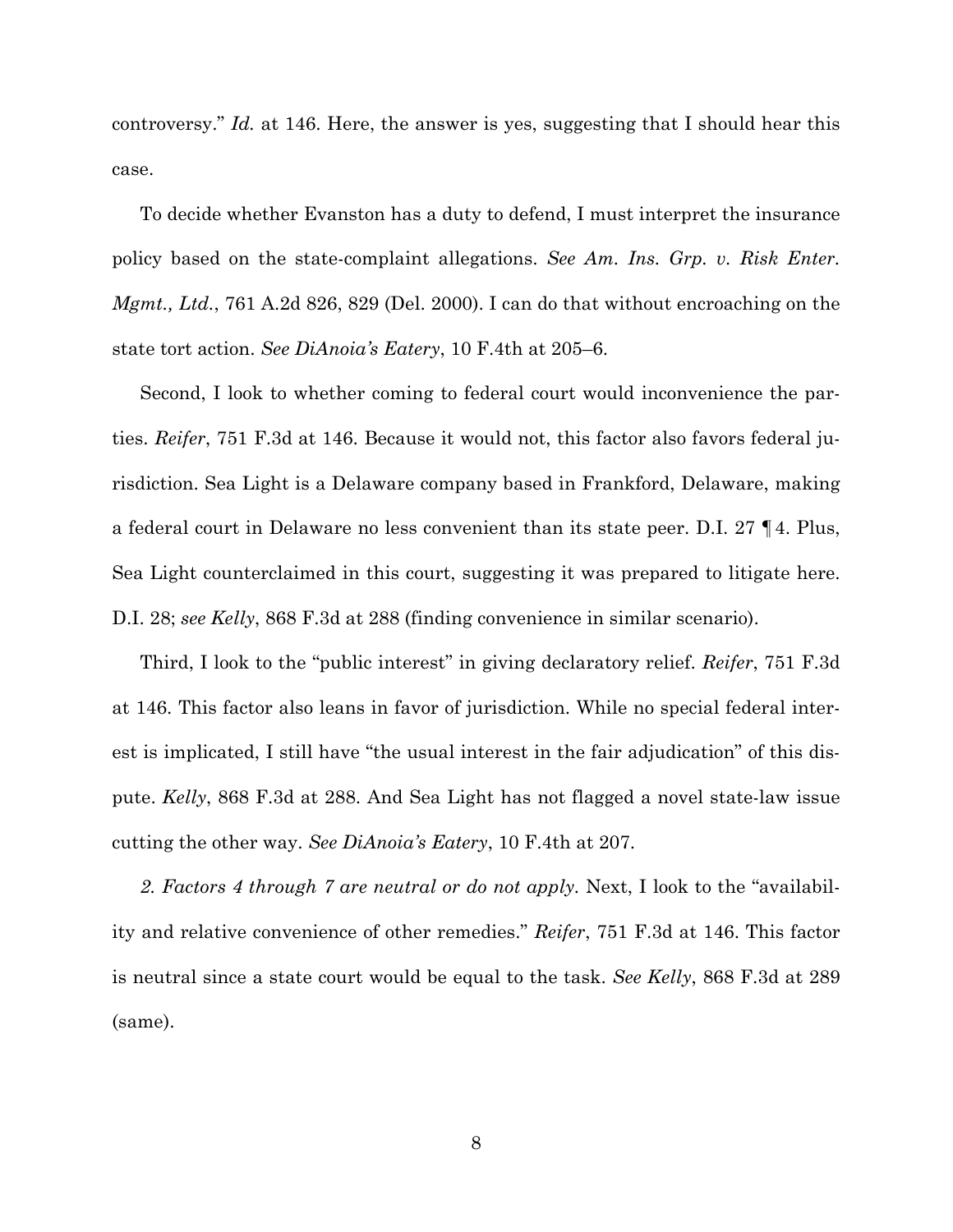And the next three *Reifer* factors do not apply. Factors 5 and 6 are relevant only if "the same issues are pending in a state court," which is not the case here. *Reifer*, 751 F.3d at 135. Then Factor 7 asks whether this declaratory action is being used "as a method of procedural fencing or as a means to provide another forum in a race for *res judicata*." *Id.* Yet there is no evidence of such abuse here: both parties sought relief in this court. *See* D.I. 28.

*3. Factor 8 stands alone in favor of abstention.* The last *Reifer* factor puts courts on notice about the "inherent conflict of interest between an insurer's duty to defend in a state court and its attempt to characterize that suit in federal court as falling [outside the] policy." 751 F.3d at 146. That conflict exists here. D.I. 51, at 8. Indeed, Sea Light's state counsel has objected to its federal counsel's deposition requests. *See* D.I. 47-8, at 6.

But that is the only *Reifer* factor that favors abstention, so it is not enough. *See DiAnoia's Eatery*, 10 F.4th at 197. I do not find "that the lack of pending parallel state proceedings is outweighed." *Reifer*, 751 F.3d at 144.

#### **C. The** *Summy* **factors do not upend the balance**

Because this declaratory action involves insurance coverage, two last factors apply. *DiAnoia's*, 10 F.4th at 197 (citing *State Auto Ins. Cos. v. Summy*, 234 F.3d 131, 134 (3d Cir. 2000)). First, if "applicable state law is 'uncertain or undetermined,' [I] should be particularly reluctant to exercise … jurisdiction." *Reifer*, 751 F.3d at 141 (quoting *Summy*, 234 F.3d at 135). Second, it is "especially important" to "serious[ly] consider[]" that "[I am] limited to predicting—rather than establishing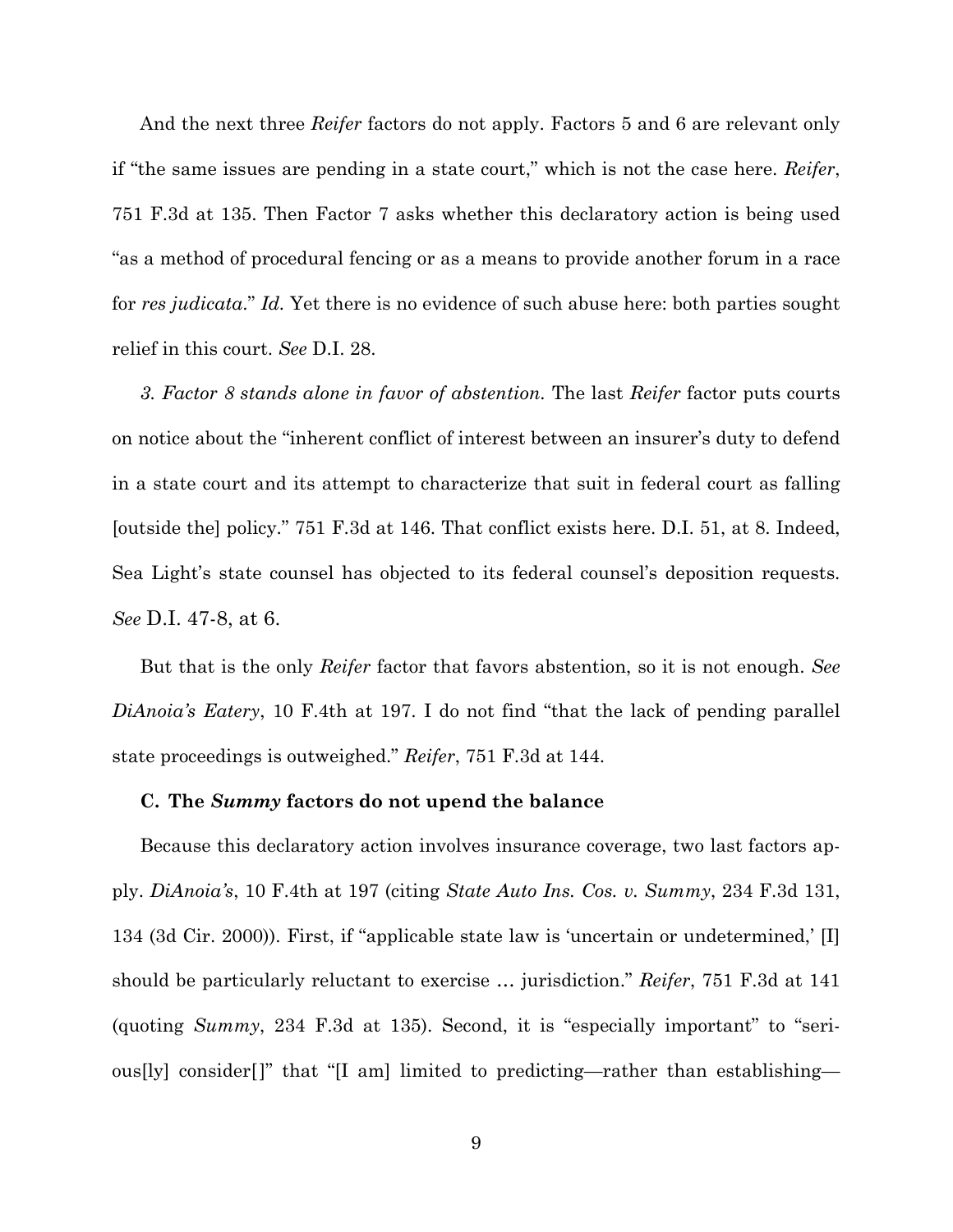state law.'" *Reifer*, 751 F.3d at 148 (internal quotation marks omitted).

This dispute does not require me to resolve uncertain questions of state law. Evanston argues that it has no duty to defend because the injuries suffered by the state plaintiff are not covered by the insurance policy. D.I. 27 ¶¶33, 36−37, 41−42(A)–(B). That is a simple matter of contractual interpretation: does the statetort complaint fall within the four corners of Evanston's policy? *See Am. Ins. Grp.*, 761 A.2d at 829.

True, Sea Light argues that enforcing Evanston's exclusions would violate Delaware law and public policy. *Id.* at 11–12. But Delaware has already endorsed similar policies with these kinds of exclusions. *See, e.g.*, *Masonic Home of Del., Inc. v. Certain Underwriters at Lloyd's London*, 80 A.3d 960 (Del. 2013) (employees of independent contractor); *Del. Ins. Guar. Ass'n v. Valley Forge Ins. Co.*, 1992 WL 147998, at \*6 (Del. Sup. Ct. June 9, 1992) (worker's-compensation exclusion). So this is not a case where district courts must "step back" and let Delaware courts "resolve unsettled [Delaware] law matters." *Summy*, 234 F.3d at 136.

The two *Summy* factors do not weigh in favor of abstention. Plus, the other abstention factors yield a strong presumption in favor of federal jurisdiction. So I reject Sea Light's invitation to abstain jurisdiction, and I will thus hear the duty-todefend claim.

\* \* \* \* \*

Because it is unripe, I dismiss Evanston's duty-to-indemnify action without prejudice. And I exercise federal jurisdiction over its duty-to-defend claim.